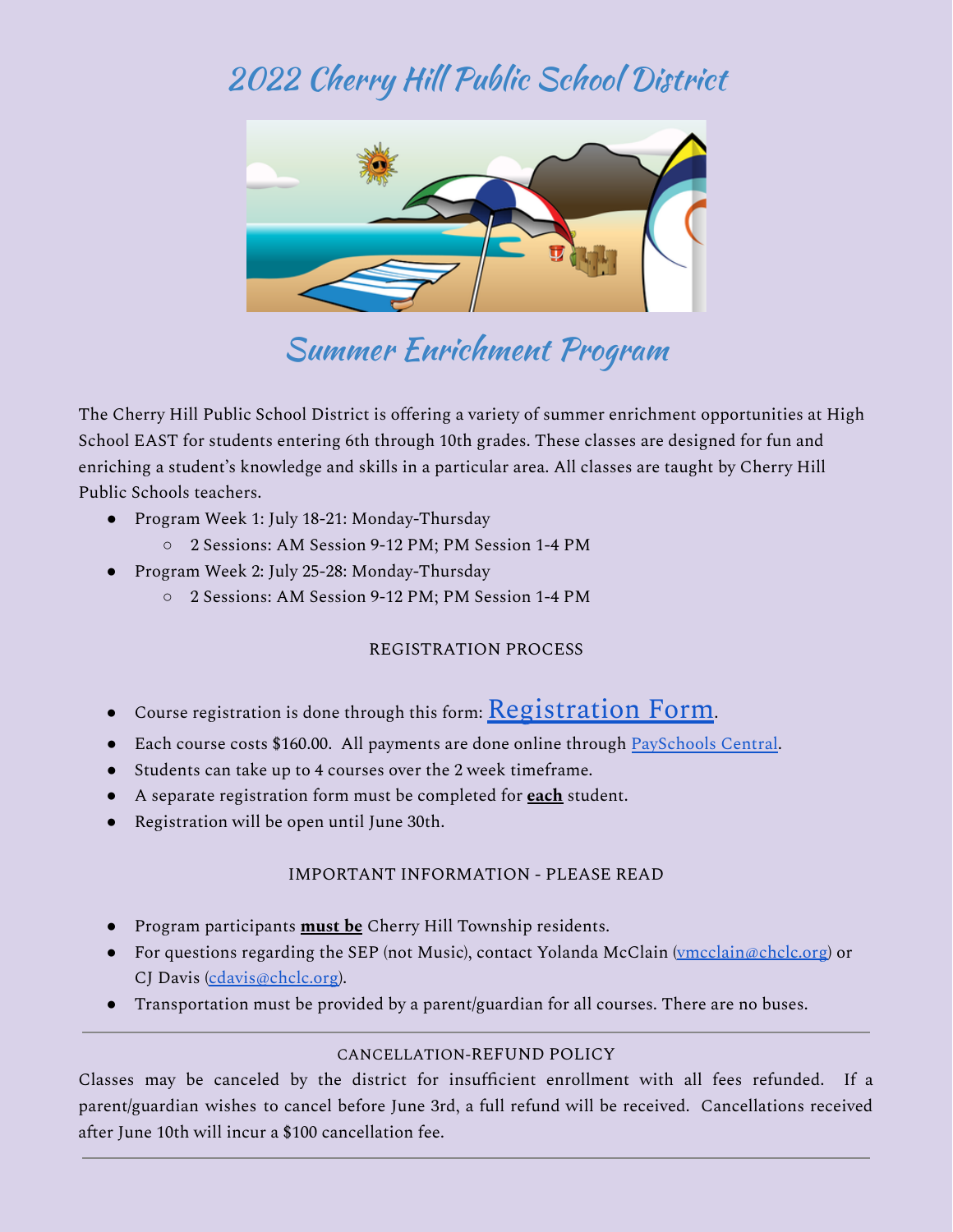### Course Descriptions

#### **Creative Writing (B.Connolly)**

 fiction. We'll also work on vocabulary development, creative writing techniques, and other skills. Creative Writing is designed for budding writers so that they might express themselves as eloquently and vividly as possible. Over the course of the week, we'll tackle descriptive writing, poetry, drama and

 *Week 1 AM Session: 9-12 PM, Week 1 PM Session: 1-4 PM*

*Week 2 AM Session: 9-12 PM, Week 2 PM Session: 1-4 PM*

#### **Be a Crime Solver! (J. Bloch/H.Sassinsky)**

 analysis (don't worry, it's fake blood!), and DNA. No experience necessary and fun for all ages. Are you interested in solving crimes? Join our Forensics Team as we conduct an investigation and gather evidence. Learn real forensic techniques, including fingerprinting, crime scene analysis, blood spatter

 *Week 1 AM Session: 9-12 PM, Week 1 PM Session: 1-4 PM*

*Week 2 AM Session: 9-12 PM, Week 2 PM Session: 1-4 PM*

#### **Engineering & Robotics (L.Leibowitz)**

chance to build a personal hovercraft vehicle! No experience necessary, all ages are welcome! Students will have a blast learning the engineering process by implementing potential and kinetic energy concepts to design wind-powered vehicles and see what it's like to be an electrical engineer by building an electric circuit. Students will be introduced to robotics using Lego Mindstorms NXT and even get the

 *Week 1 AM Session: 9-12 PM, Week 1 PM Session: 1-4 PM*

*Week 2 AM Session: 9-12 PM, Week 2 PM Session: 1-4 PM*

#### **Intro to Film Making & Video Production (S.Ansert)**

 will learn from each experience as they share, reflect and receive constructive feedback. Whether you're an aspiring filmmaker, photographer, or YouTube star, learn the ins-and-outs of video production and make films using professional equipment, techniques, and software. As students learn the basics of storytelling, cinematography, audio, lighting, and post-production, they will work in teams with each student editing their own version of a project using the material shot by the group. Students

 *Week 1 AM Session: 9-12 PM, Week 1 PM Session: 1-4 PM*

*Week 2 AM Session: 9-12 PM, Week 2 PM Session: 1-4 PM*

#### **Interactive Storytelling through Dungeons & Dragons (D.Klehamer)**

 great way to get a taste for the hobby and meet other folks who could become your future gaming group! Have you ever read a story and wanted to actually be a part of it? Explore the vast world of D&D in this enrichment course where we will develop and build a character, creatively solve problems, and create the story that you want to tell! D&D, as a role-playing game, provides ample opportunities for critical thinking outside of the box, helps with public speaking, and even performing small, mathematical calculations. There truly is something for everyone, all ages and experience levels are welcome! This is a

 *Week 1 AM Session: 9-12 PM, Week 1 PM Session: 1-4 PM*

*Week 2 AM Session: 9-12 PM, Week 2 PM Session: 1-4 PM*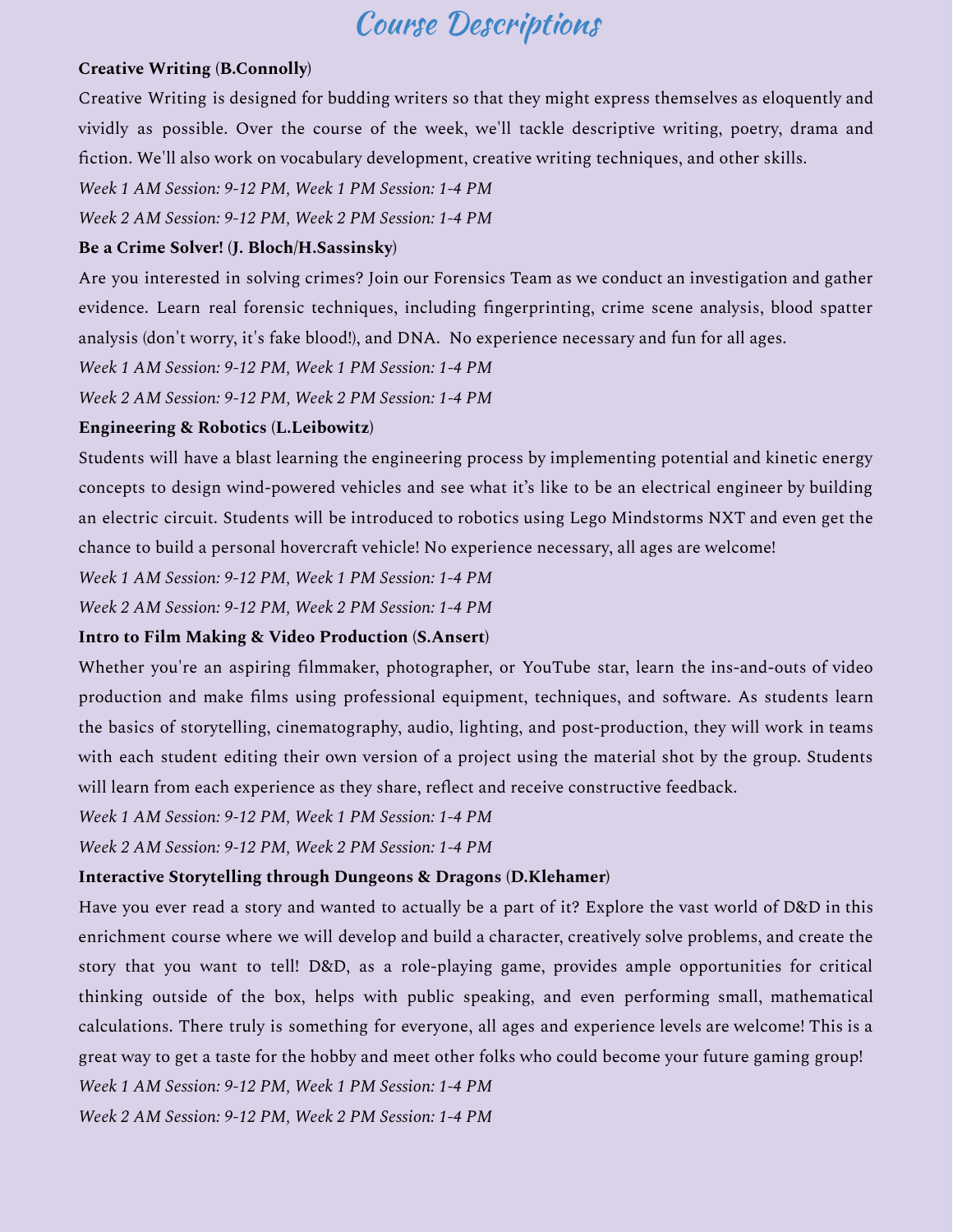# Course Descriptions

#### **Fabulous French Culture, Food and Fun (K.Lester)**

Do you want to learn about French Culture, Cooking and a little bit of language to communicate?

 way. No French knowledge required. Come explore famous French monuments (virtually) and learn about French culture and food. Students will learn about French places of interest, learn about and participate in interesting cultural celebrations and how to make several French treats, like crêpes, Croque Monsieur or Madame, chocolate croissants and more while enjoying French music. They will also learn some basic French expressions along the

 *Week 1 AM Session: 9-12 PM, Week 1 PM Session: 1-4 PM*

*Week 2 AM Session: 9-12 PM, Week 2 PM Session: 1-4 PM*

#### **Fabulous Spanish and Latin American Food, Culture and Fun. (Y.Baron-Santana)**

traveling to these countries by using virtual reality glasses, watch movies, and create arts and crafts. This course will explore Spanish and Latin American culture through cooking, best places to visit while

 *Week 1 AM Session: 9-12 PM, Week 1 PM Session: 1-4 PM*

*Week 2 AM Session: 9-12 PM, Week 2 PM Session: 1-4 PM*

#### **Comedy and Story-Telling (J. Blum)**

 funny (or not funny!), and we'll learn to tell funny stories to be hits at parties! Join me to learn about what makes comedy funny. We'll look at why people laugh, why comedians are

 *Week 1 PM Session: 1-4 PM*

 *Week 2 PM Session: 1-4 PM*

#### **Introduction to Acting and Improvisation (C. Messias)**

Have fun while learning basic acting skills and improvisation. This course is designed to allow the student to develop performance skills, learn about improvisation and work on monologues and scenes. Students will have the opportunity to write and perform their own work while experiencing the excitement and rewards of theatre as they develop social skills, confidence and the ability to work with others.

 *Week 2 AM Session: 9-12 PM*

#### **E-Sports (A. Graff/M. Han)**

 learn that the Esports field has a lot to offer you. Do you want to play video games and learn some of the basics of other jobs in the Esports Industry? Come explore how much more there is to Esports than just playing video games! Of course, we will play video games (likely Rocket League), but we will also make logos using Canva, we'll learn the basics of shoutcasting by recording some of the matches we play, and learning how to edit them in Wevideo. You'll learn many practical tech skills that you could use in many contexts, but particularly you'll also

 *Week 1 AM Session: 9-12 PM, Week 1 PM Session: 1-4 PM Week 2 AM Session: 9-12 PM, Week 2 PM Session: 1-4 PM*